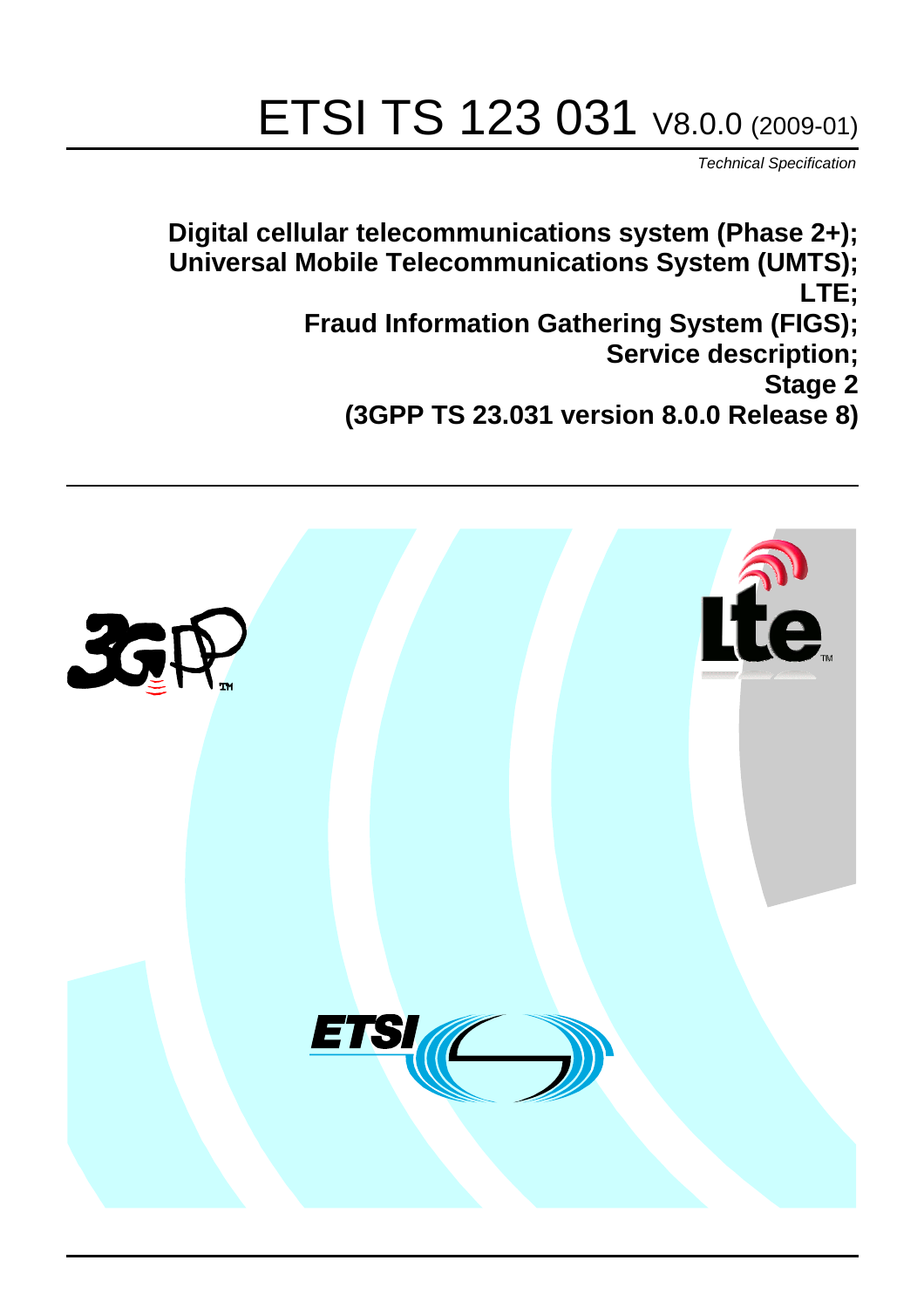Reference RTS/TSGS-0323031v800

Keywords GSM, LTE, SECURITY, UMTS

#### *ETSI*

#### 650 Route des Lucioles F-06921 Sophia Antipolis Cedex - FRANCE

Tel.: +33 4 92 94 42 00 Fax: +33 4 93 65 47 16

Siret N° 348 623 562 00017 - NAF 742 C Association à but non lucratif enregistrée à la Sous-Préfecture de Grasse (06) N° 7803/88

#### *Important notice*

Individual copies of the present document can be downloaded from: [http://www.etsi.org](http://www.etsi.org/)

The present document may be made available in more than one electronic version or in print. In any case of existing or perceived difference in contents between such versions, the reference version is the Portable Document Format (PDF). In case of dispute, the reference shall be the printing on ETSI printers of the PDF version kept on a specific network drive within ETSI Secretariat.

Users of the present document should be aware that the document may be subject to revision or change of status. Information on the current status of this and other ETSI documents is available at <http://portal.etsi.org/tb/status/status.asp>

If you find errors in the present document, please send your comment to one of the following services: [http://portal.etsi.org/chaircor/ETSI\\_support.asp](http://portal.etsi.org/chaircor/ETSI_support.asp)

#### *Copyright Notification*

No part may be reproduced except as authorized by written permission. The copyright and the foregoing restriction extend to reproduction in all media.

> © European Telecommunications Standards Institute 2009. All rights reserved.

**DECT**TM, **PLUGTESTS**TM, **UMTS**TM, **TIPHON**TM, the TIPHON logo and the ETSI logo are Trade Marks of ETSI registered for the benefit of its Members.

**3GPP**TM is a Trade Mark of ETSI registered for the benefit of its Members and of the 3GPP Organizational Partners. **LTE**™ is a Trade Mark of ETSI currently being registered

for the benefit of its Members and of the 3GPP Organizational Partners.

**GSM**® and the GSM logo are Trade Marks registered and owned by the GSM Association.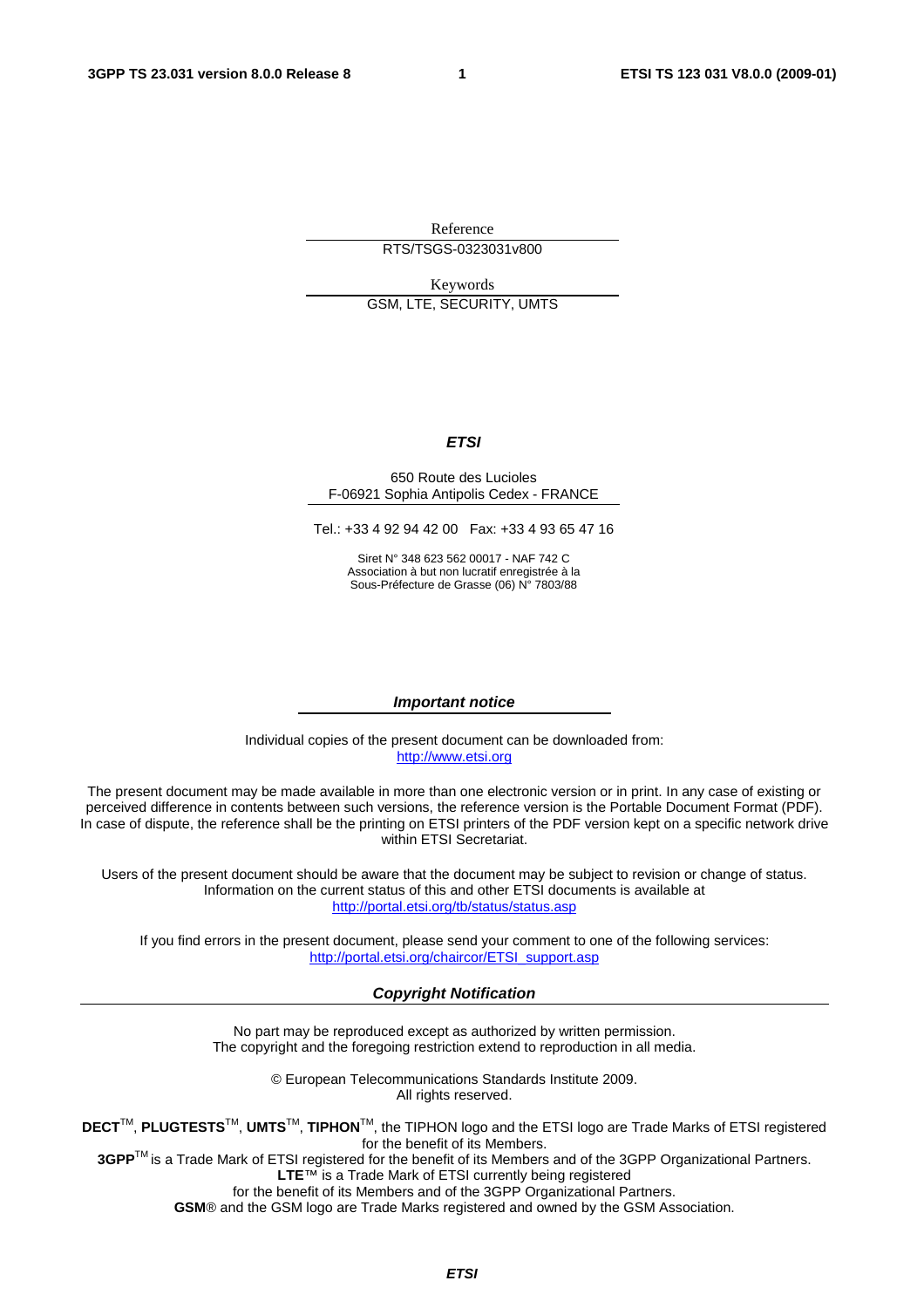# Intellectual Property Rights

IPRs essential or potentially essential to the present document may have been declared to ETSI. The information pertaining to these essential IPRs, if any, is publicly available for **ETSI members and non-members**, and can be found in ETSI SR 000 314: *"Intellectual Property Rights (IPRs); Essential, or potentially Essential, IPRs notified to ETSI in respect of ETSI standards"*, which is available from the ETSI Secretariat. Latest updates are available on the ETSI Web server [\(http://webapp.etsi.org/IPR/home.asp\)](http://webapp.etsi.org/IPR/home.asp).

Pursuant to the ETSI IPR Policy, no investigation, including IPR searches, has been carried out by ETSI. No guarantee can be given as to the existence of other IPRs not referenced in ETSI SR 000 314 (or the updates on the ETSI Web server) which are, or may be, or may become, essential to the present document.

### Foreword

This Technical Specification (TS) has been produced by ETSI 3rd Generation Partnership Project (3GPP).

The present document may refer to technical specifications or reports using their 3GPP identities, UMTS identities or GSM identities. These should be interpreted as being references to the corresponding ETSI deliverables.

The cross reference between GSM, UMTS, 3GPP and ETSI identities can be found under [http://webapp.etsi.org/key/queryform.asp.](http://webapp.etsi.org/key/queryform.asp)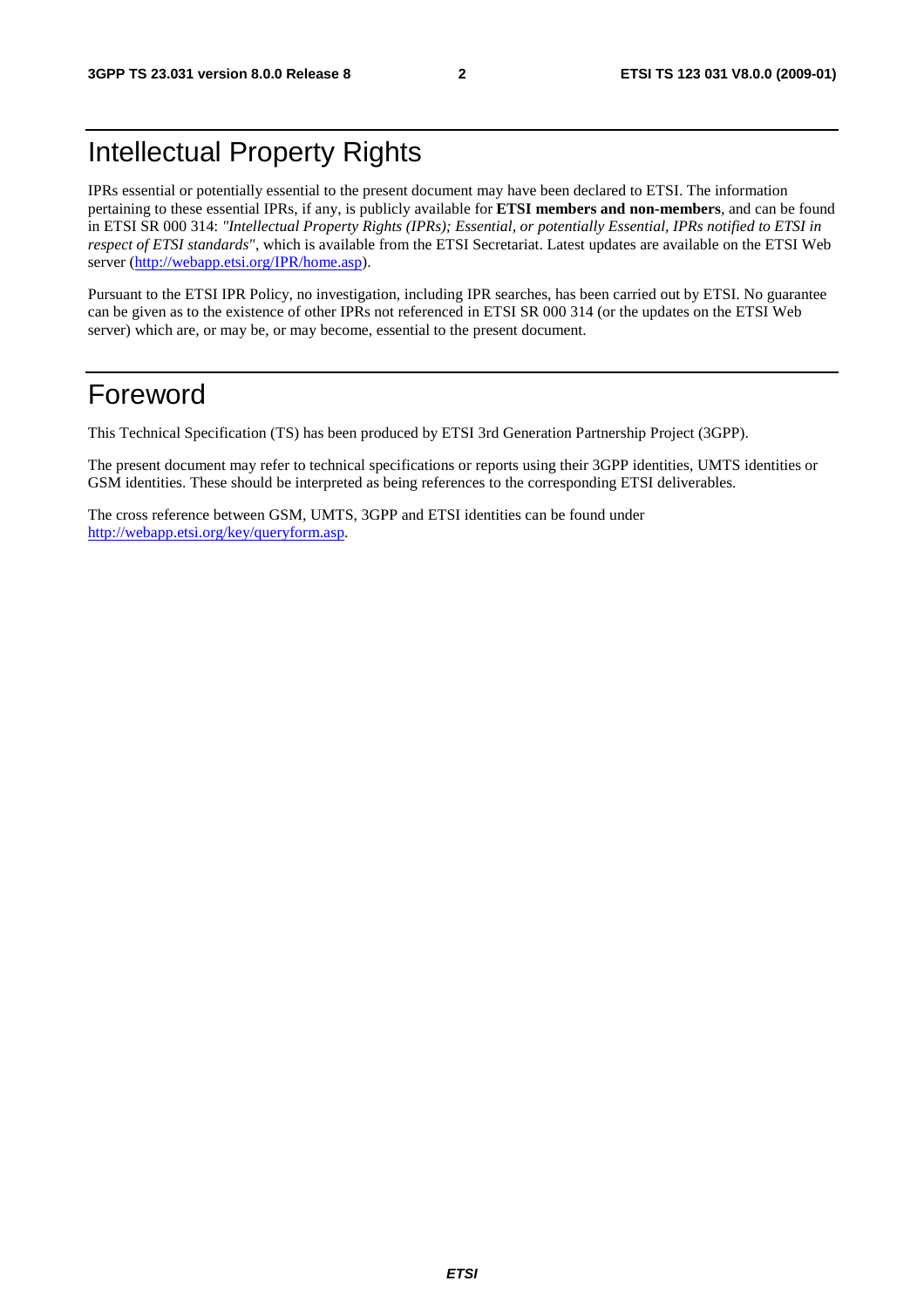$\mathbf{3}$ 

# Contents

| 1                |  |
|------------------|--|
| 2                |  |
| 3                |  |
| 3.1              |  |
| 3.2              |  |
| $\overline{4}$   |  |
| 5                |  |
| 5.1              |  |
| 5.2              |  |
| 6                |  |
| 7                |  |
| 7.1              |  |
| 7.2              |  |
| 7.2.1            |  |
| 7.2.1.1          |  |
| 7.2.1.2          |  |
| 7.2.1.3          |  |
| 7.2.2<br>7.2.2.1 |  |
| 7.2.2.2          |  |
| 7.2.2.3          |  |
| 7.2.3            |  |
|                  |  |
|                  |  |
|                  |  |
|                  |  |
|                  |  |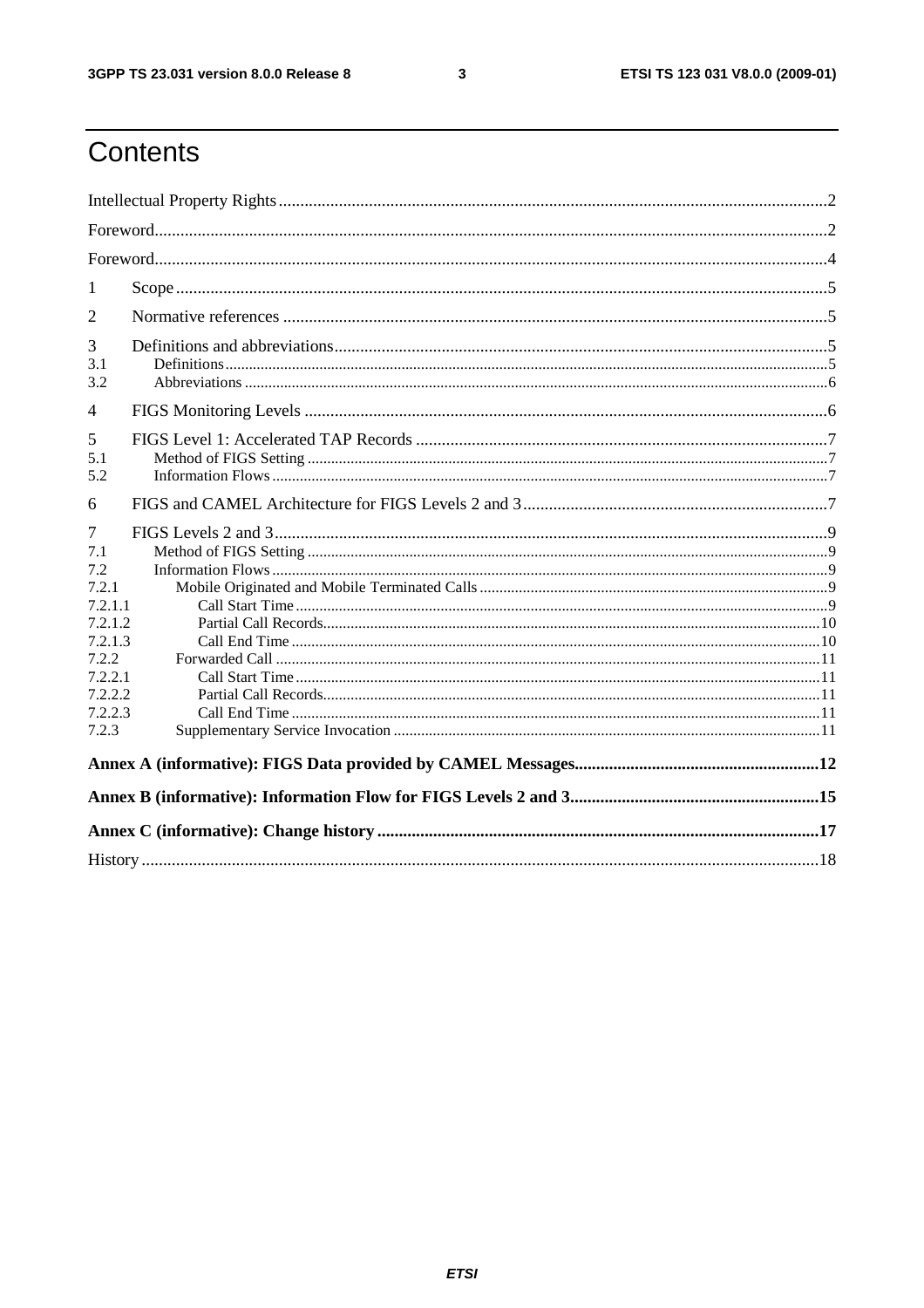### Foreword

This Technical Specification has been produced by the 3<sup>rd</sup> Generation Partnership Project (3GPP).

The contents of the present document are subject to continuing work within the TSG and may change following formal TSG approval. Should the TSG modify the contents of the present document, it will be re-released by the TSG with an identifying change of release date and an increase in version number as follows:

Version x.y.z

where:

- x the first digit:
	- 1 presented to TSG for information;
	- 2 presented to TSG for approval;
	- 3 or greater indicates TSG approved document under change control.
- y the second digit is incremented for all changes of substance, i.e. technical enhancements, corrections, updates, etc.
- z the third digit is incremented when editorial only changes have been incorporated in the document.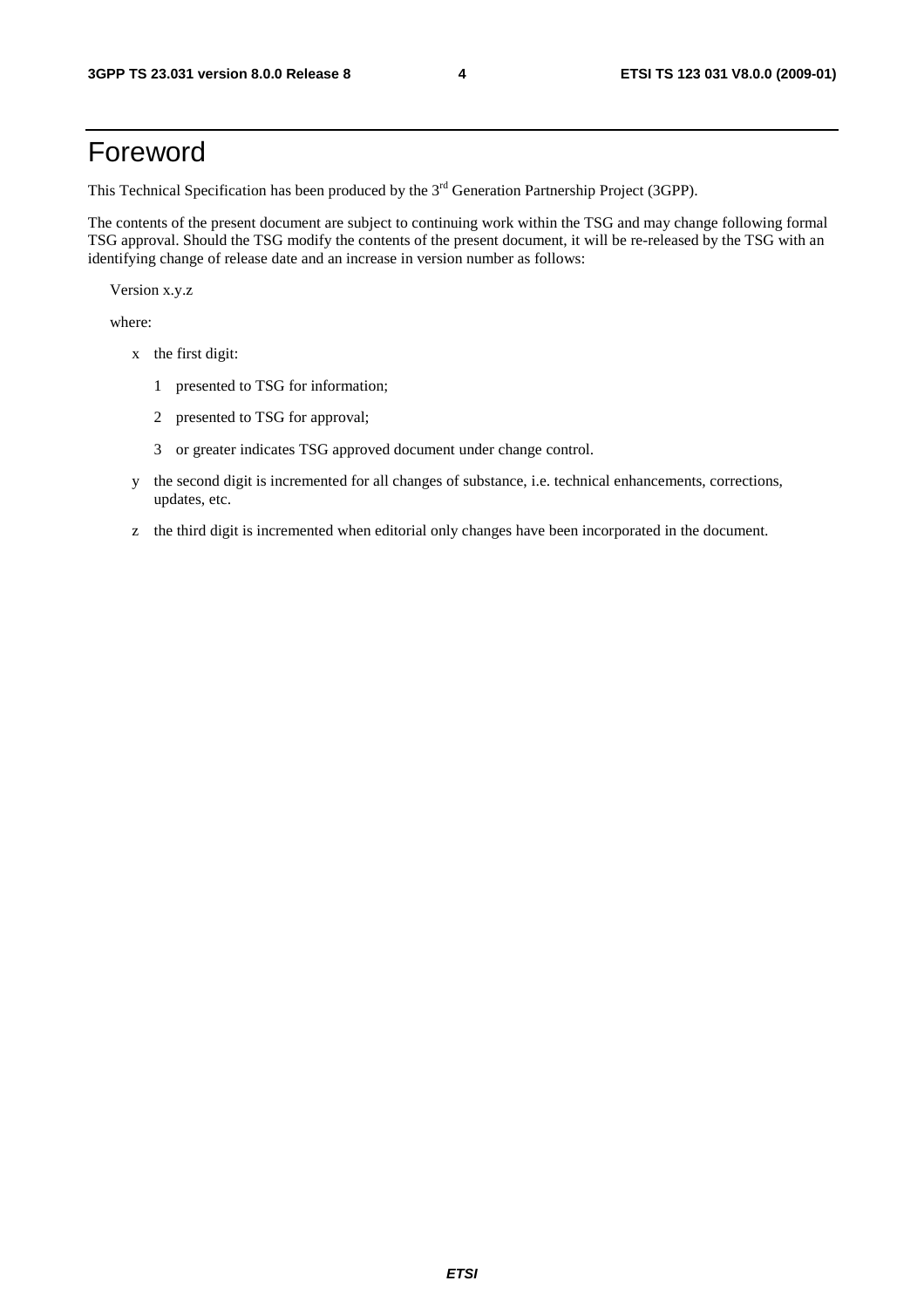### 1 Scope

This Technical Specification specifies the stage 2 description of the Fraud Information Gathering System (FIGS) feature which provides the means for the HPLMN to monitor the activities of its subscribers in a VPLMN.

Three levels of FIGS service are defined, levels 1 to 3.

Level 1 will use the facilities provided by Transferred Account Procedure (TAP).

Levels 2 and 3 will use facilities provided by Customised Applications for Mobile network Enhanced Logic (CAMEL), in particular, the information flows between the GSM Service Switching Function (gsmSSF) and GSM Service Control Function (gsmSCF). Phase 1 and Phase 2 CAMEL facilities will be used.

Connection-orientated services only are covered.

### 2 Normative references

The following documents contain provisions which, through reference in this text, constitute provisions of the present document.

- References are either specific (identified by date of publication, edition number, version number, etc.) or non-specific.
- For a specific reference, subsequent revisions do not apply.
- For a non-specific reference, the latest version applies. In the case of a reference to a 3GPP document (including a GSM document), a non-specific reference implicitly refers to the latest version of that document *in the same Release as the present document*.
- [1] GSM 01.04: "Digital cellular telecommunications system (Phase 2+); Abbreviations and acronyms".
- [2] 3GPP TS 42.031: "Digital cellular telecommunications system (Phase 2+); Fraud Information Gathering System (FIGS) - Stage 1".
- [3] GSM 03.78: "Digital cellular telecommunications system (Phase 2+); Customised Application for Mobile network Enhanced Logic (CAMEL Phase 1)" - stage 2; version 5.x.y". (GSM Release 96)
- [4] GSM 03.78: "Digital cellular telecommunications system (Phase 2+); Customised Application for Mobile network Enhanced Logic (CAMEL Phase 2) - stage 2; version 6.x.y". (GSM Release 97)

NOTE: [3] specifies CAMEL Phase 1 functionality, [4] specifies CAMEL Phase 2 functionality.

# 3 Definitions and abbreviations

### 3.1 Definitions

For the purposes of this specification the following definitions apply:

**A subscriber:** The calling mobile subscriber.

**B subscriber:** The mobile subscriber originally called by the A subscriber.

**C subscriber:** The subscriber to whom the B subscriber has requested that calls be forwarded. The C subscriber may be fixed or mobile.

**call**: connection-oriented service/event.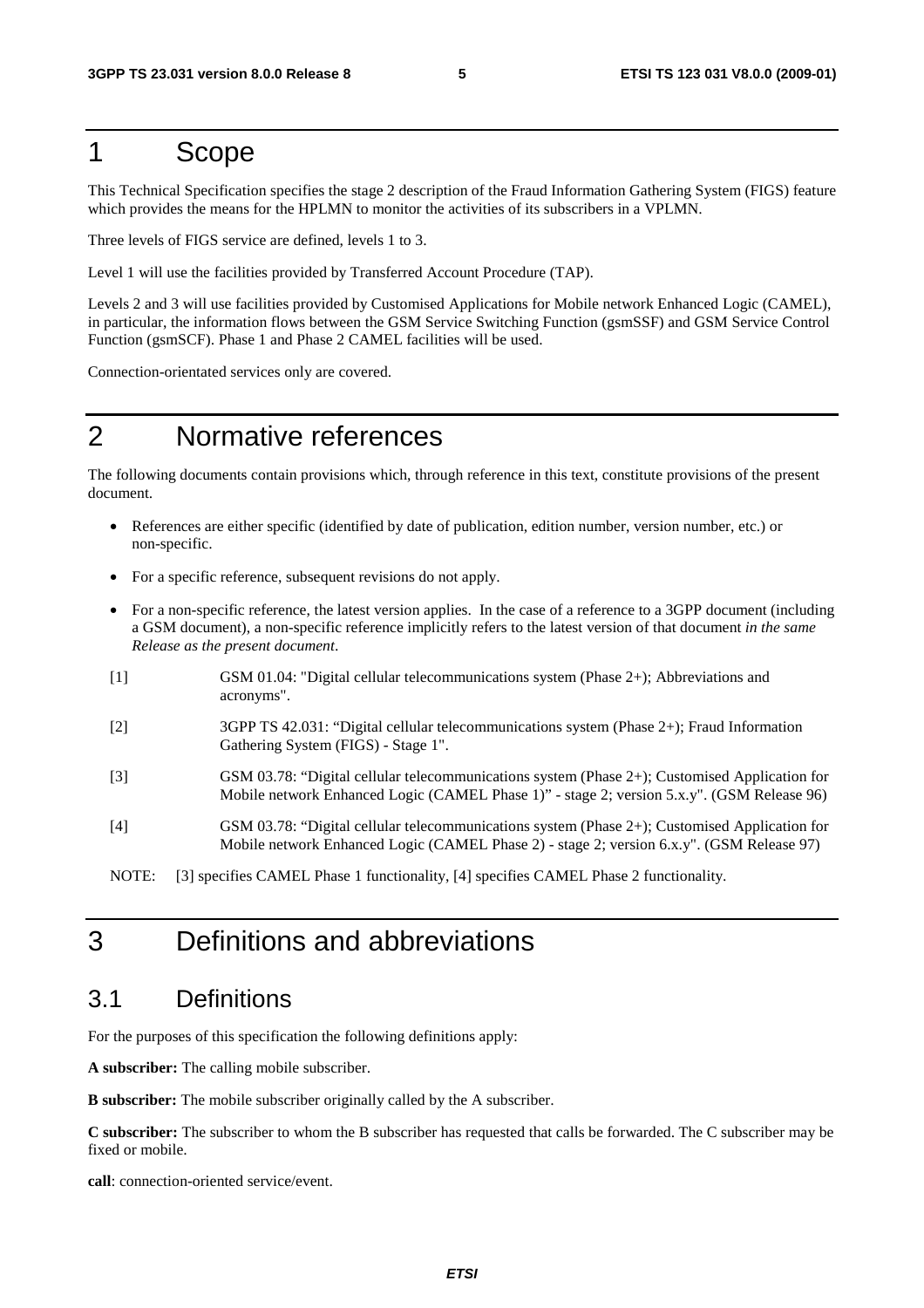**GSM Service Control Function (gsmSCF):** A functional entity that contains the CAMEL service logic to implement OSS. It interfaces with the gsmSSF and the HLR.

**GSM Service Switching Function (gsmSSF):** A functional entity that interfaces the MSC/GMSC to the gsmSCF. The concept of the gsmSSF is derived from the IN gsmSSF, but uses different triggering mechanisms because of the nature of the mobile network.

**Originating CAMEL Subscription Information (O-CSI):** The O-CSI identifies the subscriber as having originating CAMEL services.

**Supplementary Service Notification CAMEL Subscription Information (SS-CSI)**: The SS-CSI identifies the subscriber as having supplementary service invocation notification CAMEL services.

**Terminating CAMEL Subscription Information (T-CSI):** The T-CSI identifies the subscriber as having terminating CAMEL services.

**VMSC**: The serving MSC in the VPLMN.

### 3.2 Abbreviations

Abbreviations used in this specification are listed in GSM 01.04.

For the purposes of this specification the following abbreviations apply:

| <b>CAMEL</b> | Customised Applications for Mobile network Enhanced Logic         |
|--------------|-------------------------------------------------------------------|
| <b>CGI</b>   | Cell Global Identifier                                            |
| <b>FIGS</b>  | <b>Fraud Information Gathering System</b>                         |
| <b>FDS</b>   | <b>Fraud Detection System</b>                                     |
| MO.          | Mobile Originated                                                 |
| <b>MT</b>    | Mobile Terminated                                                 |
| O-CSI        | Originating CAMEL Subscription Information                        |
| <b>OSS</b>   | <b>Operator Specific Services</b>                                 |
| SS-CSI       | Supplementary Service Notification CAMEL Subscription Information |
| T-CSI        | Terminating CAMEL Subscription Information                        |
| <b>TAP</b>   | <b>Transferred Account Procedure</b>                              |

# 4 FIGS Monitoring Levels

There are three levels of monitoring of subscriber activities using FIGS.

- Level 1 an accelerated TAP procedure associated with a mechanism such as Hot Billing is implemented in the MSC of the VPLMN.
- Level 2 CAMEL is used to gather information, but only at the beginning and the end of the call.
- Level 3 CAMEL provides full information on subscriber activities, as defined in 3GPP TS 42.031, i.e. call start and end times, and partial call records. Notification of the invocation of Explicit Call Transfer, Call Deflection, Call Forwarding, Call Hold and Multi Party Service is also given.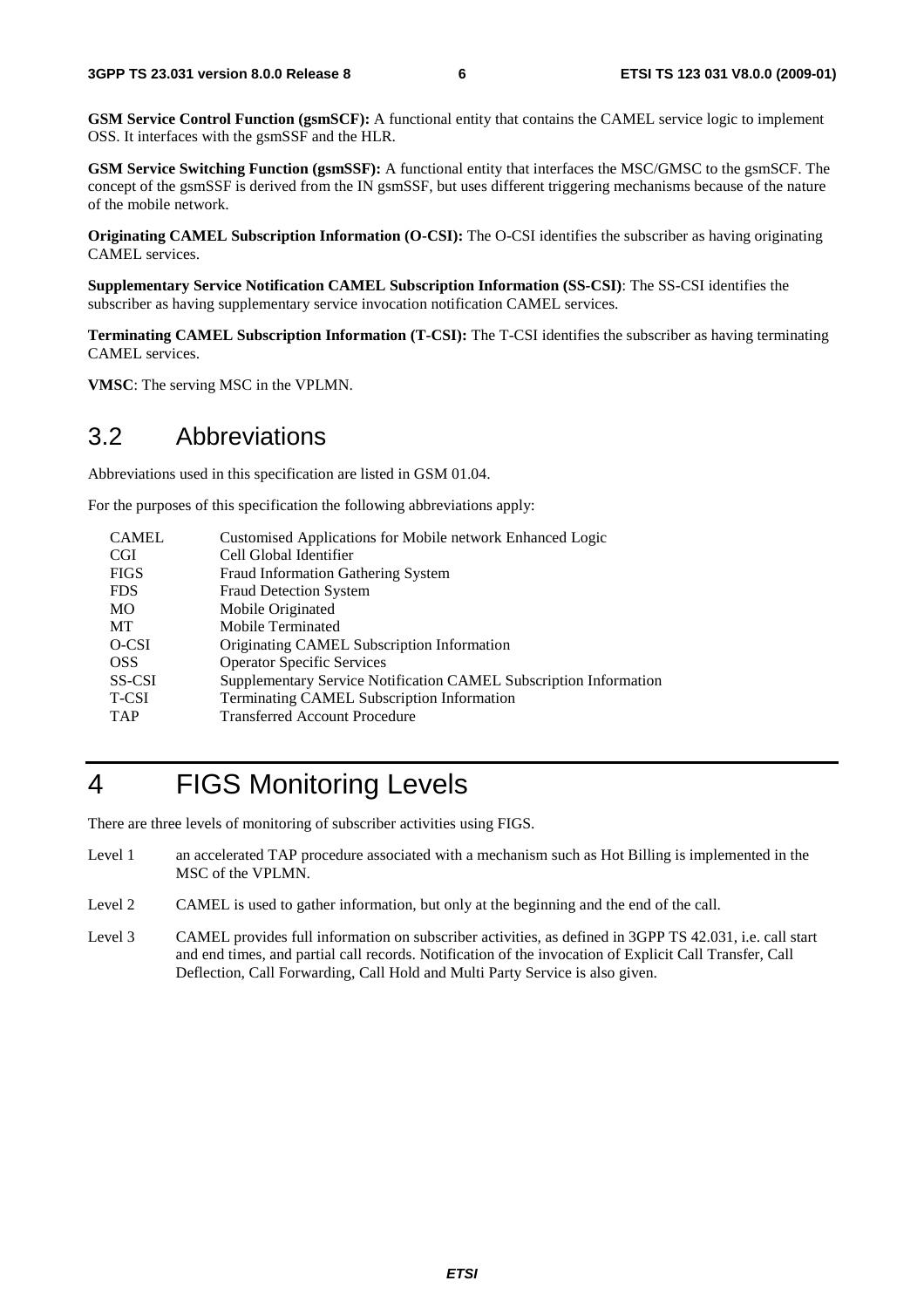# 5 FIGS Level 1: Accelerated TAP Records

### 5.1 Method of FIGS Setting

A PLMN shall request that a VPLMN monitor a designated subscriber using FIGS level 1 by setting a Hot Billing flag in the subscriber data stored in the HLR of the HPLMN. This data is drawn down by the VPLMN when the subscriber first registers in the VPLMN.

If the HPLMN wishes to begin monitoring of a subscriber using FIGS Level 1 when the subscriber is already registered in the VPLMN, it resets the subscriber data in the VPLMN using command *Insert Subscriber Data*.

### 5.2 Information Flows

If a subscriber in a VPLMN is set in the subscriber categories to be monitored using FIGS Level 1 the VMSC shall process and return the TAP records for that subscriber in accordance with the guidelines given in current and future version of TAP.

## 6 FIGS and CAMEL Architecture for FIGS Levels 2 and 3

FIGS provides the following information flows to the HPLMN, with respect to roaming subscribers monitored by FIGS Levels 2 and 3.

#### **FIGS Level 2:**

**call start and end times** (both MO, MT and forwarded calls). (At CAMEL Phase 1 the gsmSSF will not put a timestamp on messages. The arrival times of messages at the gsmSCF will be used for call start and end times.)

#### **FIGS Level 3:**

As for level 2 with the addition of:

**partial call information** (accumulated duration of call still in progress) (CAMEL Phase only);

**notification of the invocation of ECT, CD and MPTY, CF and call hold** (CAMEL Phase 2 only).

Further phases of CAMEL will provide the functionality to check the IMEI of the ME used by a CAMEL subscriber. Other information required by 3GPP TS 42.031, annex A, that is not provided by CAMEL Phase 1 and CAMEL Phase 2, may also be provided by further phases of CAMEL.

The architecture of the services provided by FIGS Levels 2 and 3 is given in the diagrams below. Thick lines indicate possible CAMEL monitoring/control relationships.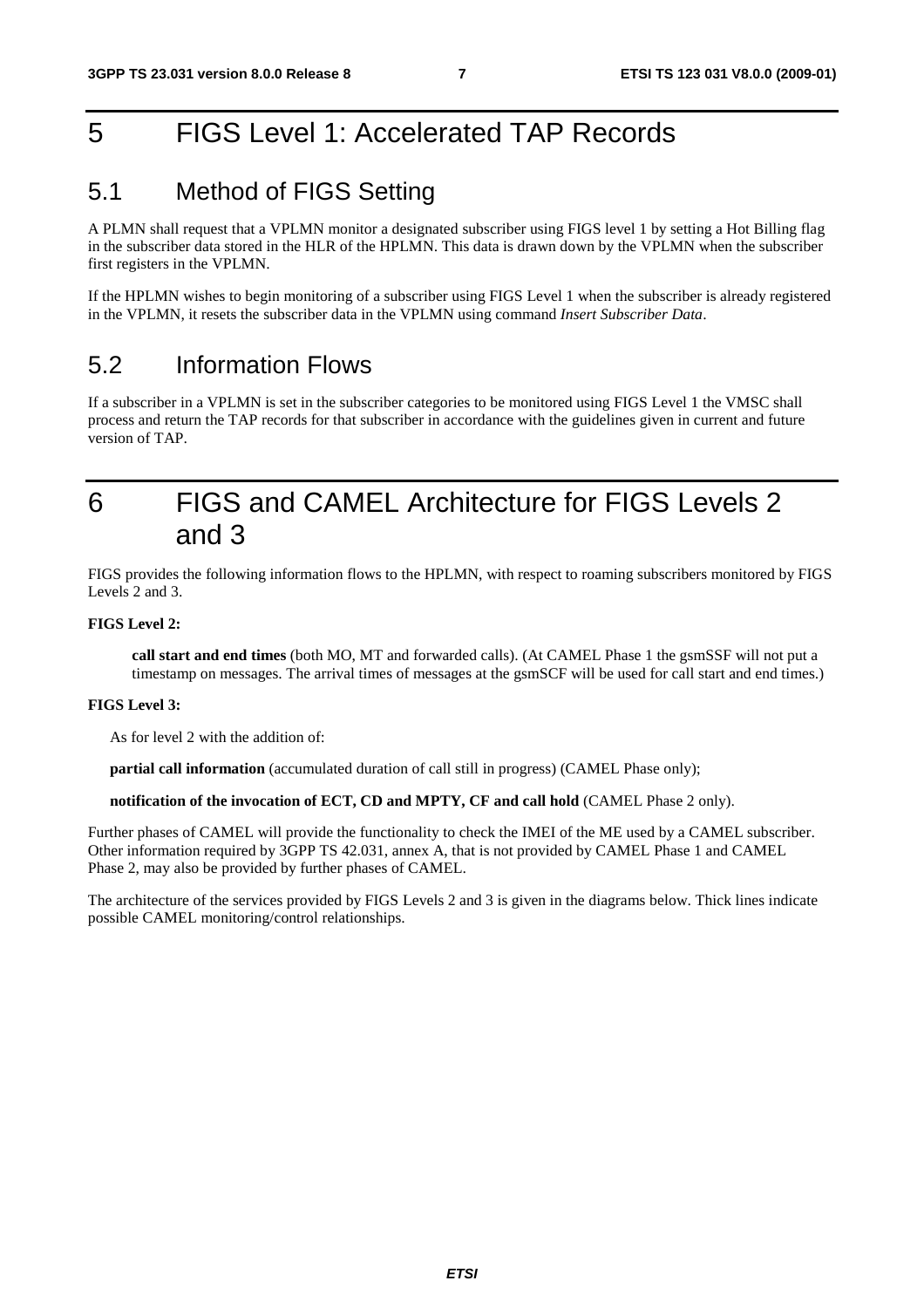







**Figure 2: FIGS Architecture for MT/forwarded call**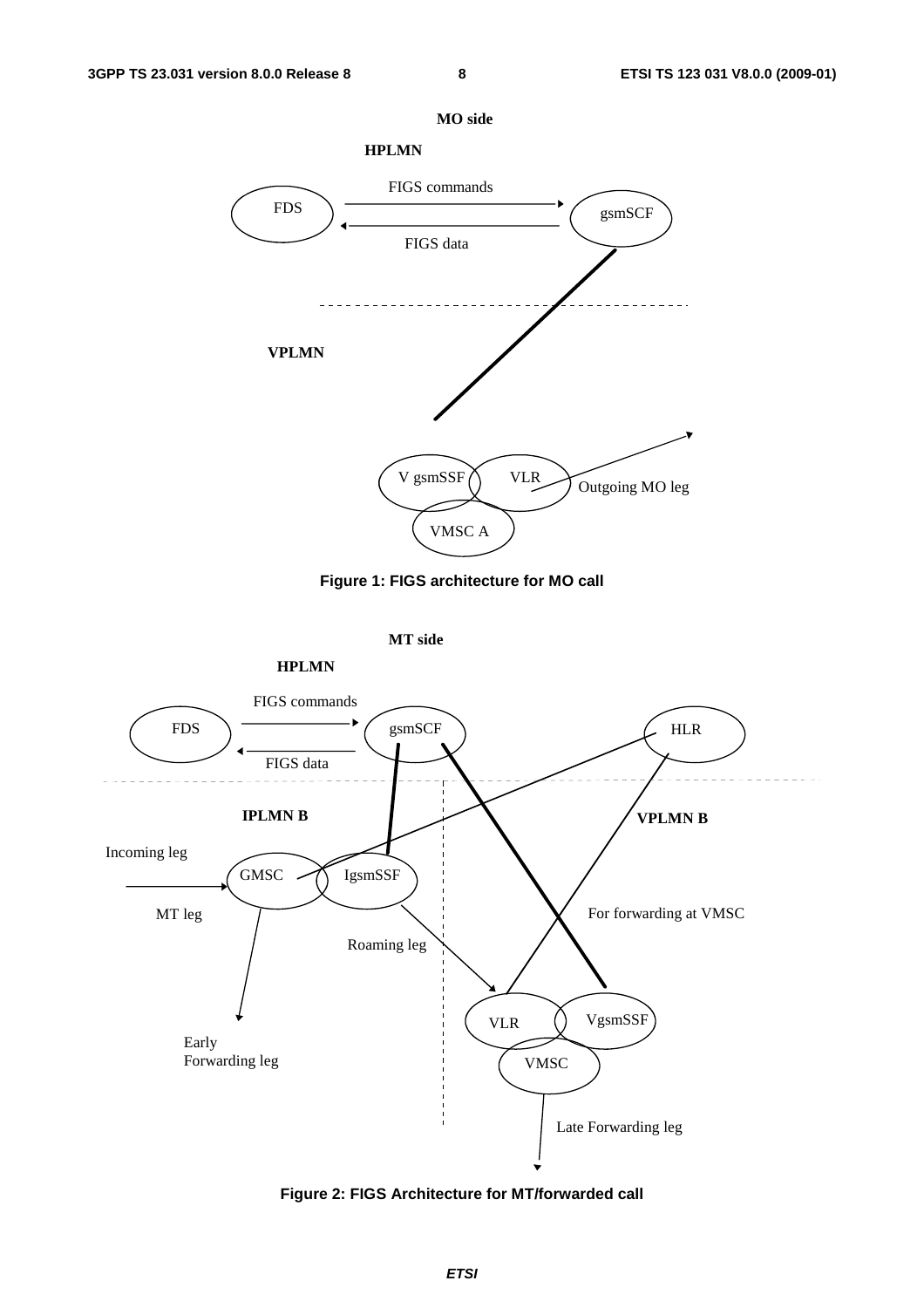Early call forwarding can be performed if the subscriber has set Unconditional Call Forward or the HLR has determined, before the call is extended to VPLMN B, that the B subscriber is not reachable. In all other cases the call must be extended to the VMSC.

The information flows required by FIGS levels 2 and 3 can be provided by the information flows on the CAP interfaces between the gsmSCF and the gsmSSF in the interrogating and visiting networks.

The interface between the gsmSCF and the Fraud Detection System (FDS) is non-standard.

# 7 FIGS Levels 2 and 3

### 7.1 Method of FIGS Setting

A PLMN shall request that a VPLMN monitor a designated subscriber using FIGS levels 2 or 3 by setting the O-CSI, T-CSI and SS-CSI (level 3 only) flags in the subscriber data stored in the HLR of the HPLMN. This data is drawn down by the VPLMN when the subscriber first registers in the VPLMN.

If the HPLMN wishes to begin monitoring of a subscriber using FIGS Level 2 or 3 when the subscriber is already registered in the VPLMN, it resets the subscriber data in the VPLMN using command *Insert Subscriber Data*.

### 7.2 Information Flows

FIGS Levels 2 and 3 will be treated together in this section but it should be remembered that partial call records and SS notification invocation is not available with FIGS Level 2.

Each item of call data required by FIGS will be considered in turn and the information flows within CAMEL which provide this data given.

Text applies to the implementation of FIGS functionality using both Phases 1 and 2, unless otherwise stated.

MO and MT calls will be treated together. If a message or DP is named as *O/T\_Answer*, for instance, this means that if the call is MO, the relevant DP is *O\_answer*, and that if the call is MT, the relevant DP is *T\_answer*.

Diagrams showing the information flows for FIGS levels 2 and 3 are given in Annex A.

#### 7.2.1 Mobile Originated and Mobile Terminated Calls

#### 7.2.1.1 Call Start Time

Information regarding a call attempt can be obtained from the *InitialDP* message sent from the gsmSSF to the gsmSCF. This message is sent after a control relationship for the call has been set up between the gsmSSF and gsmSCF. This message will provide notification to the FDS that a FIGS monitored subscriber has made a call **attempt**, or that an attempt is being made to call a FIGS monitored subscriber.

#### **CAMEL Phase 1**

The call, however, has not been connected at the time of the *InitialDP* message. The gsmSCF must therefore arm DP *O/T\_answer*, so that the gsmSSF will inform the gsmSCF when the called party answers/connects. The gsmSCF arms the DP with message *Request\_Report\_BCSM\_Event* sent to the gsmSSF.

**If the called party answers**, the gsmSSF sends *Event\_Report\_BCSM (Notify and Continue)* to gsmSCF. This message provides notification to the FDS that the attempted call has begun. The gsmSCF must then arm DP *O/T\_Disconnect*, so that the gsmSSF will notify the gsmSCF when the call ends.

**If the called party does not answer**, the gsmSSF terminates the relationship for the call with the gsmSCF. It does this using message *"ABORT*". This message provides notification to the FDS that the call attempted did not connect.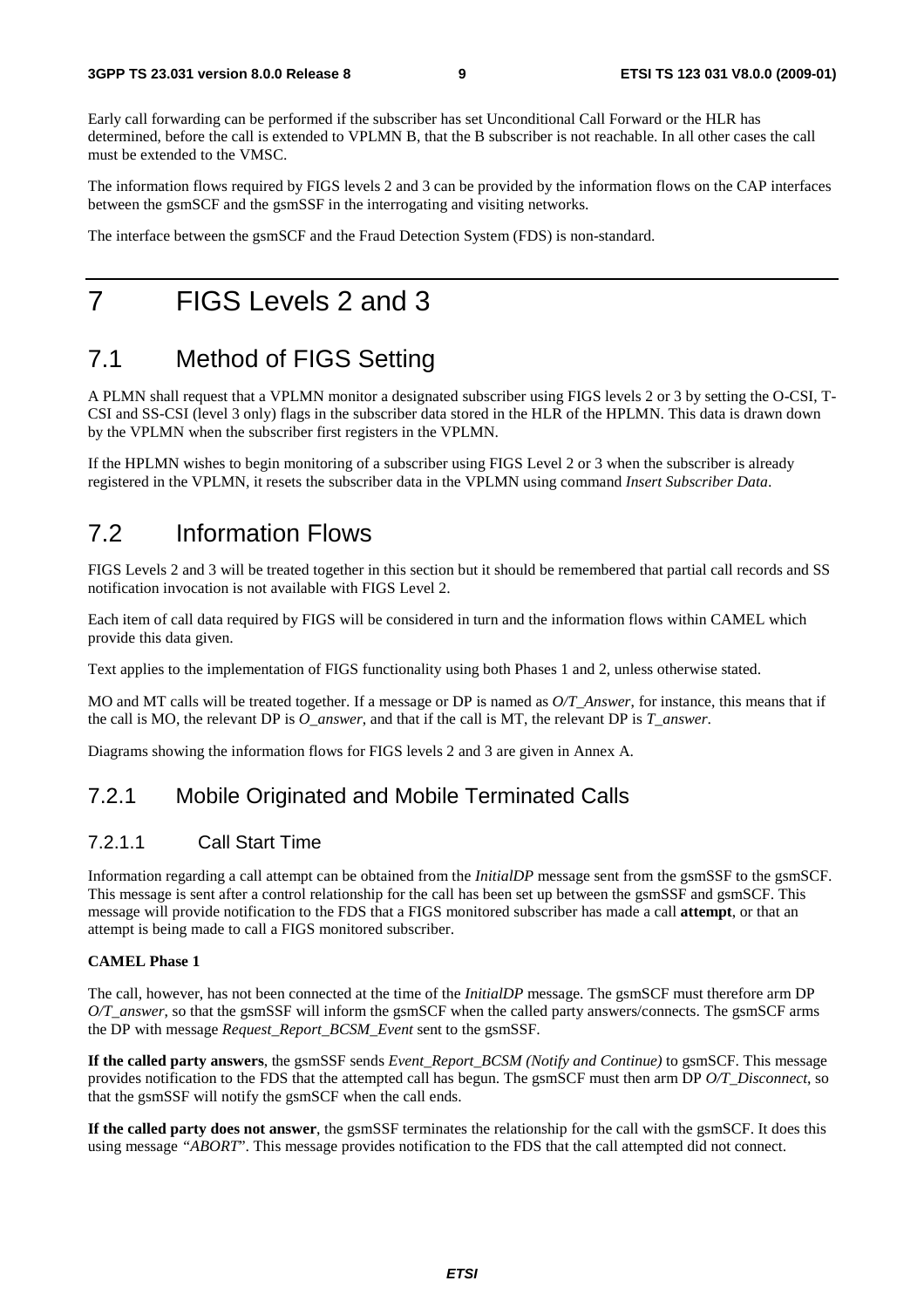#### **CAMEL Phase 2**

The call, however, has not been connected at the time of the *InitialDP* message. The gsmSCF must therefore arm DP *O/T\_Answer*, so that the gsmSSF will inform the gsmSCF when the called party answers/connects. The following DP's (with trigger events given) must also be armed so that the gsmSCF will be informed if the trigger event occurs:

| O Route Select Failure | (call establishment fails, MO calls only)                              |
|------------------------|------------------------------------------------------------------------|
| $O/T\_Busy$            | (called party is busy)                                                 |
| O/T No Answer          | (no answer from called party)                                          |
| $O/T$ Abandon          | (calling party abandons the call before the called party has answered) |
| $O/T$ Not Reachable    | (called party is not reachable)                                        |

For the purposes of FIGS, these DP's need only be armed for notification (N).

The gsmSCF arms all these DPs with a single message *Request\_Report\_BCSM\_Event*, sent to the gsmSSF.

**If the trigger event** for any of *O\_Route\_Select\_Failure, O/T\_Busy, O/T\_No\_Answer, O/T\_Not\_Reachable* occurs then the gsmSCF is informed by the gsmSSF of the failure of the call attempt with *Event\_Report\_BCSM*, enclosing the relevant cause.

**If the called party answers**, the gsmSSF sends message *Event\_Report\_BCSM* to the gsmSCF. This message provides notification to the FDS of the start of a call by a FIGS monitored subscriber. The gsmSCF must then arm DP *O/T\_Disconnect*, so that the gsmSSF will notify the gsmSCF when the call ends.

#### 7.2.1.2 Partial Call Records

This functionality is available with CAMEL Phase 2 only.

Using the "Apply Charging" process within CAMEL Phase 2, the gsmSCF can control the duration of a call. The gsmSCF authorises the gsmSSF to allow the call to proceed continue for a certain time. At the conclusion of this time period, the gsmSSF seeks further instructions from the gsmSCF. The gsmSCF can, at this point, authorise the call to continue for another time period (which may be different to the first) or may instruct the gsmSSF to terminate the call.

With regard to FIGS, this functionality can be used to generate **partial call records** for the gsmSCF, as follows:

After the gsmSCF has received the *InitialDP* message from the gsmSSF, the gsmSCF sends message *Apply\_Charging* to the gsmSSF, containing parameter "Tcs", the "call segment" duration. The gsmSSF will then send message *Apply\_Charging\_Report* to the gsmSCF after *Tcs* seconds. This message c

ontains the duration of the call since the start of charging The gsmSCF may then instruct the gsmSSF to allow the call to continue for another *Tcs* seconds and this sequence of events continues until the call is released. When the call is released, *Apply\_Charging\_Report* is sent to the gsmSCF.

The gsmSCF can therefore define how often it is to receive partial call records on a per subscriber, per call basis, and can change how often the partial call records are received during a call

#### 7.2.1.3 Call End Time

When either of the calling or called parties releases the call, the *O/T-Disconnect* DP is triggered and message *Event\_Report\_BCSM* is sent to the gsmSCF. This message provides notification to the FDS of the call end.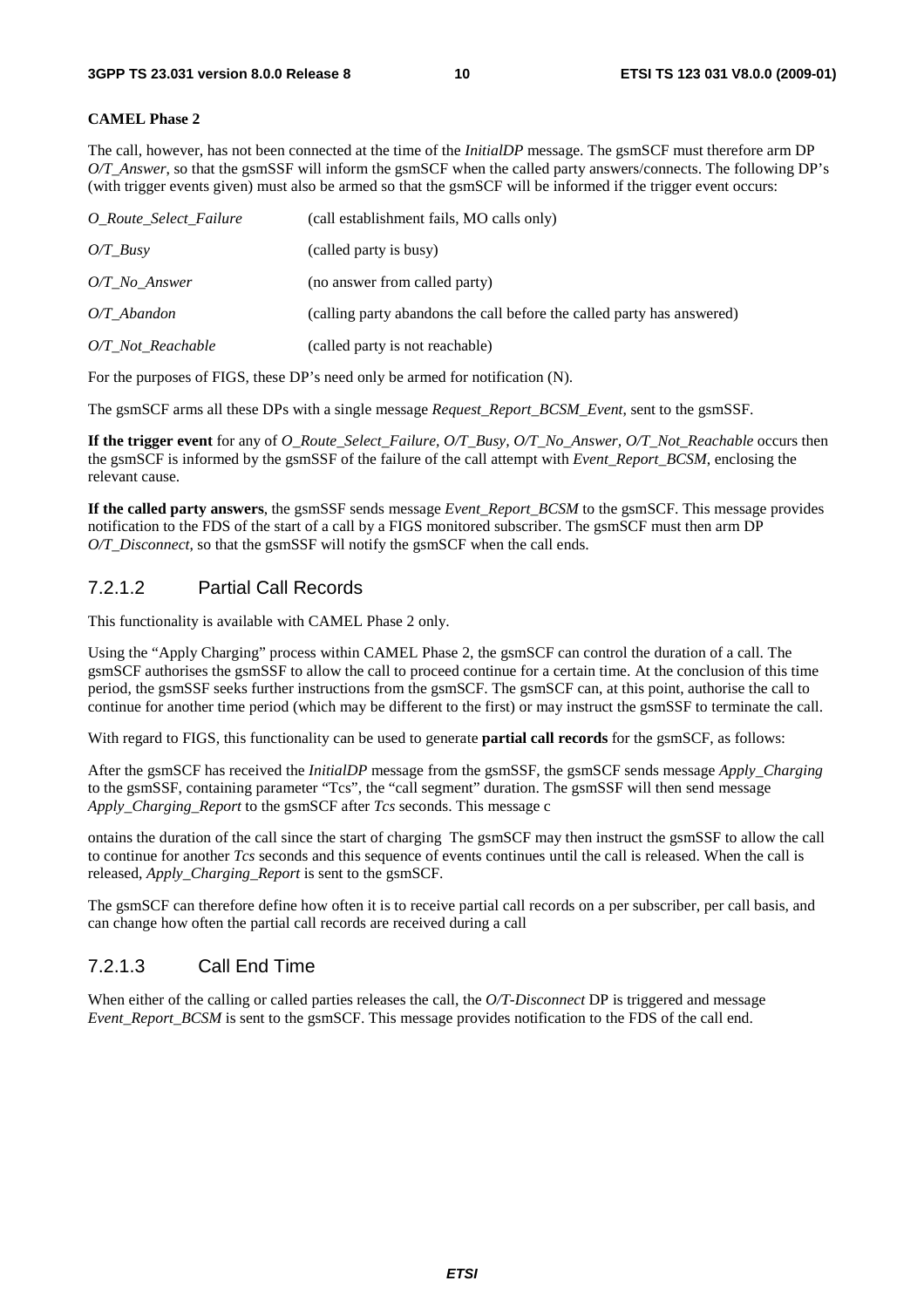### 7.2.2 Forwarded Call

#### 7.2.2.1 Call Start Time

The forwarded leg "from" the called party to the forwarded-to number is considered as an MO call, originated by the called subscriber, as well as an MT call for the called subscriber. Two separate CAMEL dialogues will therefore be set up.

The CAMEL process for the terminating leg will follow subclause 7.1 as an MT call and the CAMEL process for the "originating" (forwarded) leg will follow subclause 7.1 as an MO call.

#### 7.2.2.2 Partial Call Records

As for subclause 7.1.2.

#### 7.2.2.3 Call End Time

As for subclause 7.1.3.

### 7.2.3 Supplementary Service Invocation

This functionality is available with CAMEL Phase 2 only.

From CAMEL Phase 2 (GSM 03.78 Release 97), subclause 8.11:

"At the invocation of any of the services ECT, CD and MPTY the MSC/VLR checks whether the criteria for sending a notification is fulfilled, i.e. whether the subscriber is provisioned with the SS-CSI and the particular invoked supplementary service is marked in the SS-CSI. If this is the case a notification is sent to the gsmSCF given by the gsmSCF address contained in the SS-CSI. The processing of the particular SS invocation is not suspended. If the notification criteria is not fulfilled the processing of the particular supplementary service continues unchanged and no notification is sent.

The sending of the notification is independent of call related CAMEL processing, i.e. processing indicated by O/T-CSI."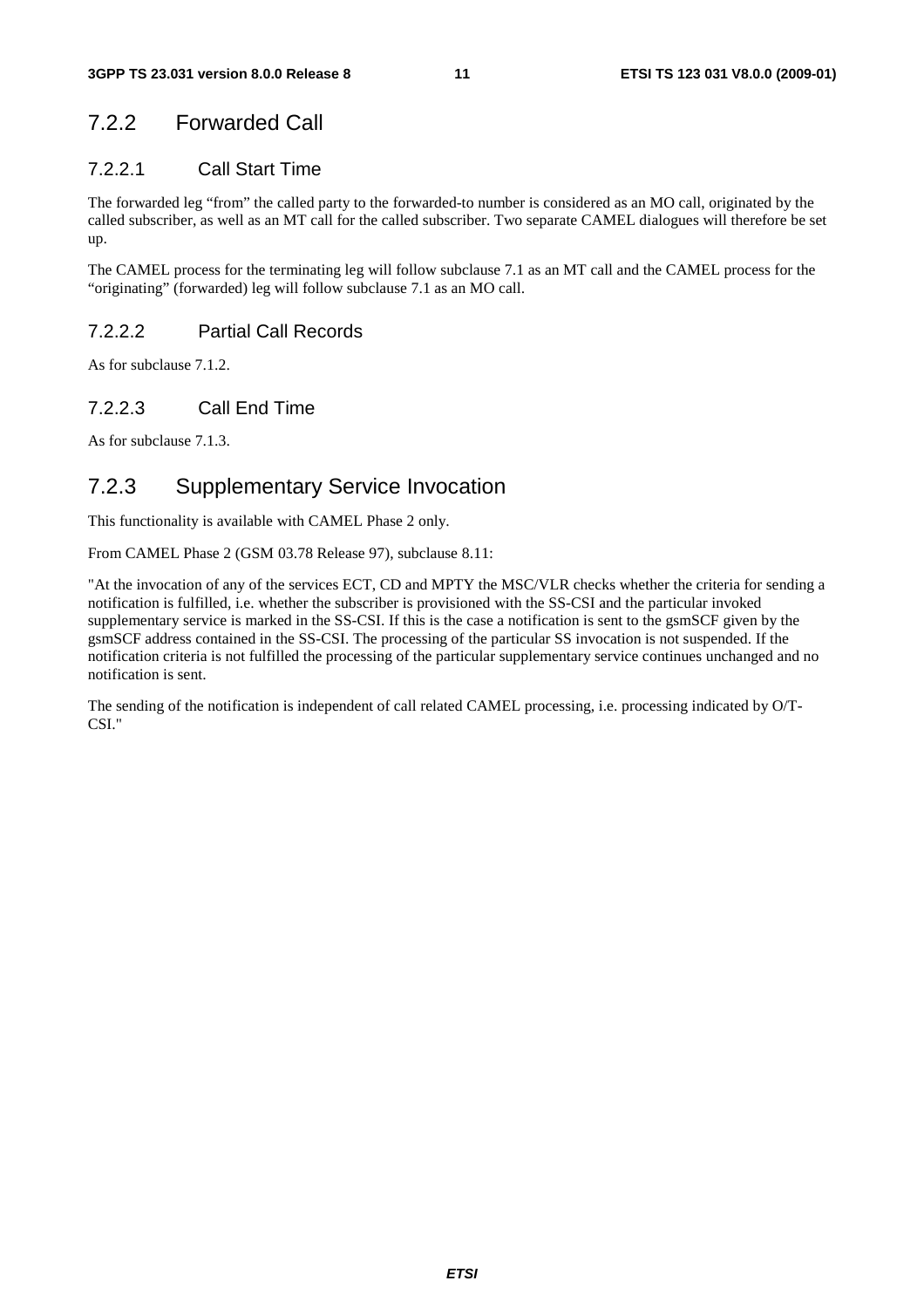# Annex A (informative): FIGS Data provided by CAMEL Messages

GSM 02.33 lists the information that should be present in FIGS Data messages. Tables A.1 to A.3 show the information required by GSM 02.33 for call start and end and partial call records, and the CAMEL messages, if any, that provide this information. Note that partial call records are only available with FIGS Level 3.

The CAMEL message given for a particular call event, e.g. call end, will not necessarily arrive at that event. The FDS must have the ability to build up a full picture of a call as various CAMEL messages are received.

| <b>Information</b>         | <b>MO</b>                                                              | <b>MT</b>                                                              | CF                                                                     |
|----------------------------|------------------------------------------------------------------------|------------------------------------------------------------------------|------------------------------------------------------------------------|
| Dialled digits             | InitialDP (IDP), Called<br>Party BCD Number                            | IDP, Called Party Number                                               | IDP, Called Party<br><b>Number</b>                                     |
| A party number             | IDP, Calling Party Number                                              | IDP, Calling Party Number,<br>if available                             | IDP, Calling Party<br>Number, if available                             |
| B party number             | IDP, Called Party BCD<br><b>Number</b>                                 | IDP, Called Party Number                                               | IDP, Called Party<br><b>Number</b>                                     |
| Modified B party<br>number | gsmSCF                                                                 | gsmSCF                                                                 | gsmSCF                                                                 |
| C party number             | n/a                                                                    | n/a                                                                    | <b>Called Party Number</b>                                             |
| Modified C party<br>number | gsmSCF                                                                 | gsmSCF                                                                 | gsmSCF                                                                 |
| CGI (of A party)           | <b>IDP</b> , Location Number                                           | location number in ISUP<br>signalling, if available                    | location number in ISUP<br>signalling, if available                    |
| <b>IMSI</b>                | IDP, IMSI (of A party)                                                 | IDP, IMSI (of B party)                                                 | IDP, IMSI (of B party)                                                 |
| IMEI (of A party)          | Not available                                                          | Not available                                                          | Not available                                                          |
| Call Start Time/Date       | Phase 1: arrival time of<br>Event_Report_BCSM<br>Phase 2: Timestamp on | Phase 1: arrival time of<br>Event_Report_BCSM<br>Phase 2: Timestamp on | Phase 1: arrival time of<br>Event_Report_BCSM<br>Phase 2: Timestamp on |
|                            | Event_Report_BCSM                                                      | Event_Report_BCSM                                                      | Event_Report_BCSM                                                      |
| Call Reference             | IDP, Call<br>Reference_Number                                          | IDP, Call<br>Reference_Number                                          | IDP, Call<br>Reference_Number                                          |
| MO/MT indicator            | IDP, Event Type BCSM                                                   | IDP, Event Type BCSM                                                   | IDP, Event Type BCSM                                                   |
| Visited MSC address        | IDP, MSC Address                                                       | IDP, MSC Address                                                       | IDP, MSC Address                                                       |
| Type of service            | IDP, Basic Service Code, if<br>available                               | IDP, Basic Service Code, if<br>available                               | IDP, Basic Service Code,<br>if available                               |

#### **Table A.1: Required Call Start information**

**Dialed digits:** This always gives (for MO calls) the number originally entered by the party making the call, including any non-numeric characters.

**Modified B/C party number:** As the number is modified by the gsmSCF itself, it is assumed that the FDS will have direct access to this field and need not scan outgoing messages from the gsmSCF to obtain the field. If, however, the FDS must scan outgoing messages, the field is given in field Destination Routing Address in message Connect.

Cell Global Identifier **(CGI)**: refers to the cell used by the MS at the start of the call.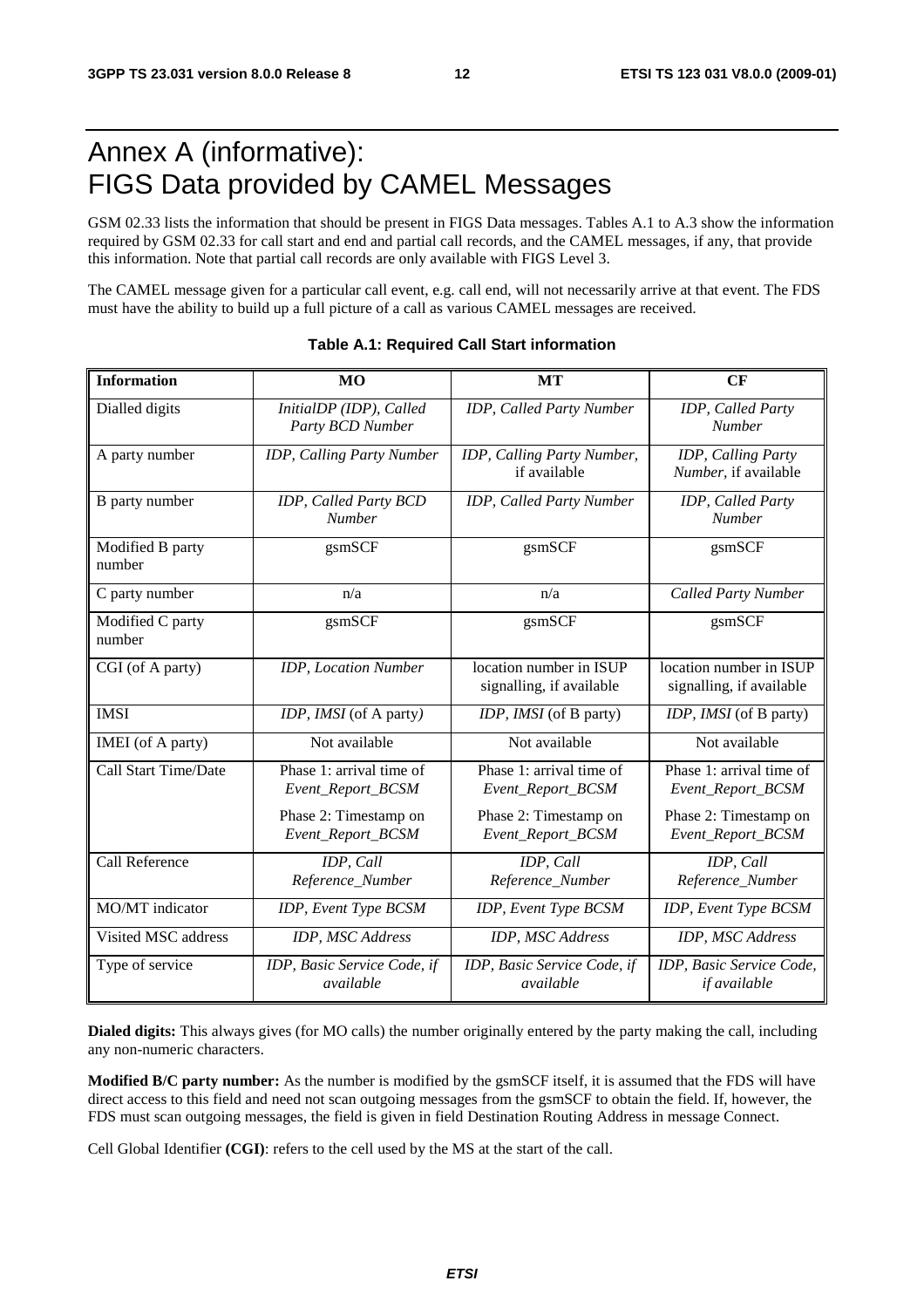| <b>Information</b>         | MO                                                                                                                        | МT                                                                                                                        | CF                                                                                                                             |
|----------------------------|---------------------------------------------------------------------------------------------------------------------------|---------------------------------------------------------------------------------------------------------------------------|--------------------------------------------------------------------------------------------------------------------------------|
| A party number             | IDP, Calling Party Number                                                                                                 | IDP, Calling Party Number,<br>if available                                                                                | IDP, Calling Party<br>Number, if available                                                                                     |
| B party number             | IDP, Called Party BCD<br><b>Number</b>                                                                                    | <b>IDP, Called Party Number</b>                                                                                           | IDP, Called Party<br><b>Number</b>                                                                                             |
| Modified B party<br>number | gsmSCF                                                                                                                    | gsmSCF                                                                                                                    | gsmSCF                                                                                                                         |
| <b>CGI</b>                 | <b>IDP</b> , Location Number                                                                                              | location number in ISUP<br>signalling, if available                                                                       | location number in ISUP<br>signalling, if available                                                                            |
| <b>IMSI</b>                | <i>IDP, IMSI</i> (of A party)                                                                                             | IDP, IMSI (of B party)                                                                                                    | <i>IDP, IMSI</i> (of B party)                                                                                                  |
| <b>IMEI</b>                | Not available                                                                                                             | Not available                                                                                                             | Not available                                                                                                                  |
| Call Duration/end          | Phase 1: Arrival time, Phase<br>2: Timestamp, of<br>Event_Report_BCSM (with<br>$Event\_Type\_BCSM =$<br>$O/T$ Disconnect) | Phase 1: Arrival time, Phase<br>2: Timestamp, of<br>Event_Report_BCSM (with<br>$Event\_Type\_BCSM =$<br>$O/T$ Disconnect) | Phase 1: Arrival time,<br>Phase 2: Timestamp, of<br>Event_Report_BCSM<br>(with Event_Type_BCSM<br>$= O/T_D$ <i>isconnect</i> ) |
| Call Reference             | IDP, Call<br>Reference_Number                                                                                             | IDP, Call<br>Reference_Number                                                                                             | IDP, Call<br>Reference_Number                                                                                                  |
| MO/MT indicator            | IDP, Event Type BCSM                                                                                                      | IDP, Event Type BCSM                                                                                                      | IDP, Event Type BCSM                                                                                                           |

|  | Table A.2: Required Call End information |
|--|------------------------------------------|
|--|------------------------------------------|

*CGI*. If available, the CGI of the cell used by the MS at the end of the call is used. If this is not available, the CGI of the cell used at the start of the call is given.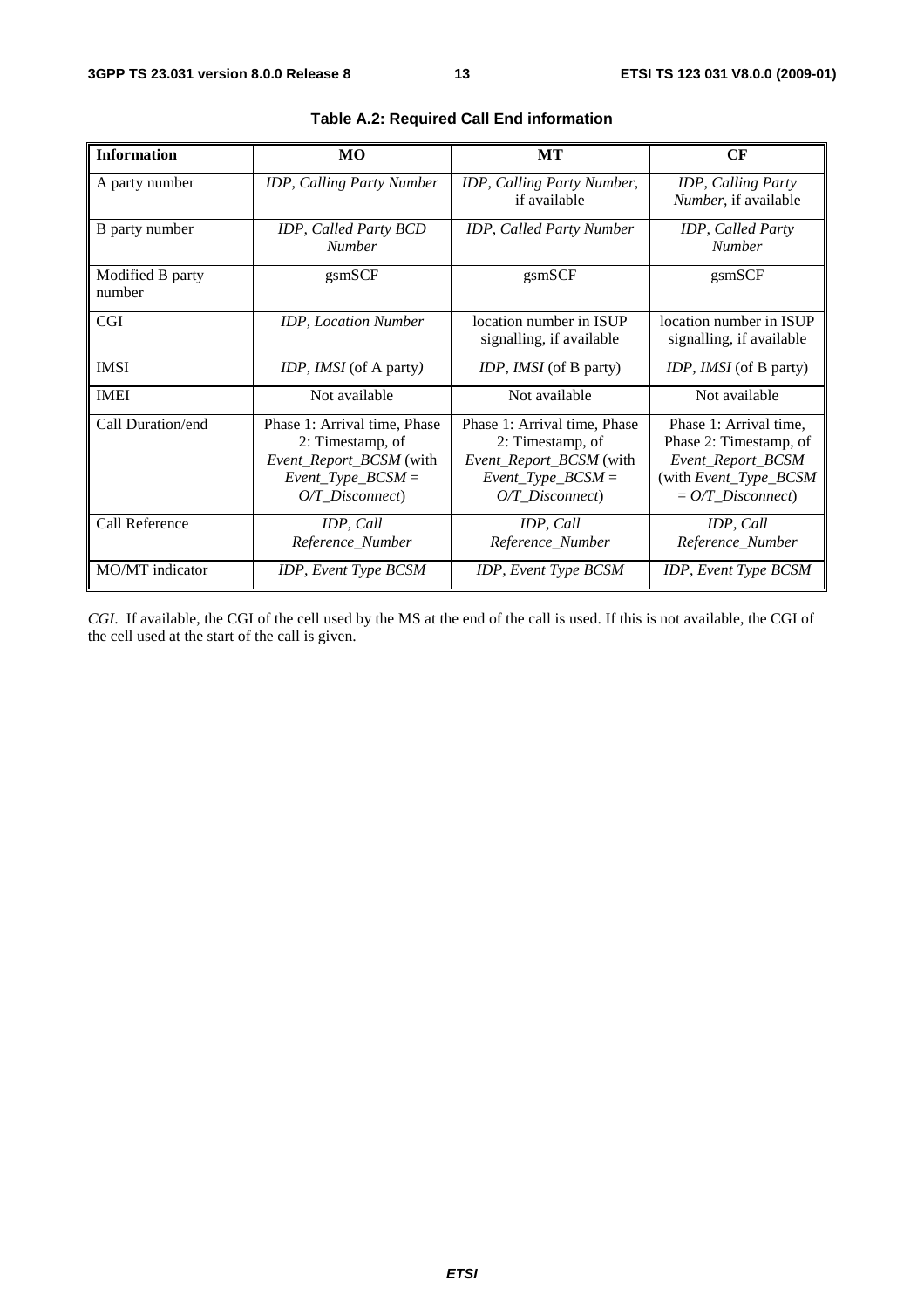| <b>Information</b>         | MO                                                        | MT                                                        | CF                                                        |
|----------------------------|-----------------------------------------------------------|-----------------------------------------------------------|-----------------------------------------------------------|
| Dialled digits             | InitialDP (IDP), Called<br>Party BCD Number               | IDP, Called Party Number                                  | IDP, Called Party<br><b>Number</b>                        |
| A party number             | IDP, Calling Party Number                                 | IDP, Calling Party Number,<br>if available                | IDP, Calling Party<br>Number, if available                |
| B party number             | IDP, Called Party BCD<br><b>Number</b>                    | IDP, Called Party Number                                  | IDP, Called Party<br><b>Number</b>                        |
| Modified B party<br>number | gsmSCF                                                    | gsmSCF                                                    | gsmSCF                                                    |
| C party number             | n/a                                                       | n/a                                                       | <b>Called Party Number</b>                                |
| Modified C party<br>number | gsmSCF                                                    | gsmSCF                                                    | gsmSCF                                                    |
| <b>CGI</b>                 | <b>IDP</b> , Location Number                              | location number in ISUP<br>signalling, if available       | location number in ISUP<br>signalling, if available       |
| <b>IMSI</b>                | IDP, IMSI (of A party)                                    | IDP, IMSI (of B party)                                    | IDP, IMSI (of B party)                                    |
| <b>IMEI</b>                | Not available                                             | Not available                                             | Not available                                             |
| Call Start Time/Date       | Phase 1: arrival time of<br>Event_Report_BCSM             | Phase 1: arrival time of<br>Event_Report_BCSM             | Phase 1: arrival time of<br>Event_Report_BCSM             |
|                            | Phase 2: Timestamp on<br>Event_Report_BCSM                | Phase 2: Timestamp on<br>Event_Report_BCSM                | Phase 2: Timestamp on<br>Event_Report_BCSM                |
| <b>Call Duration</b>       | Apply_Charging_Report,<br>Time Since Start of<br>Charging | Apply_Charging_Report,<br>Time Since Start of<br>Charging | Apply_Charging_Report,<br>Time Since Start of<br>Charging |
| Call Reference             | IDP, Call<br>Reference_Number                             | IDP, Call<br>Reference_Number                             | IDP, Call<br>Reference_Number                             |
| MO/MT indicator            | IDP, Event Type BCSM                                      | IDP, Event Type BCSM                                      | IDP, Event Type BCSM                                      |
| Visited MSC address        | <b>IDP</b> , MSC Address                                  | IDP, MSC Address                                          | IDP, MSC Address                                          |
| Type of service            | IDP, Basic Service Code, if<br>available                  | IDP, Basic Service Code, if<br>available                  | IDP, Basic Service Code,<br>if available                  |

| Table A.3: Required Partial Call Information (CAMEL Phase 2 only) |  |
|-------------------------------------------------------------------|--|
|-------------------------------------------------------------------|--|

The CAMEL message for SS invocation notification have not yet been defined so the call information for SS invocation notification can only be specified in general terms.

The notification of supplementary service (SS) invocation will be the same as table A.3, except that information field "Type of Service" will be "Type of SS", and "Call Duration" will be "Time of SS invocation". "Type of SS" will be given in the invocation notification sent from the gsmSSF to the gsmSCF. "Time of SS invocation" will be the timestamp in the invocation notification or its time of arrival at the gsmSCF.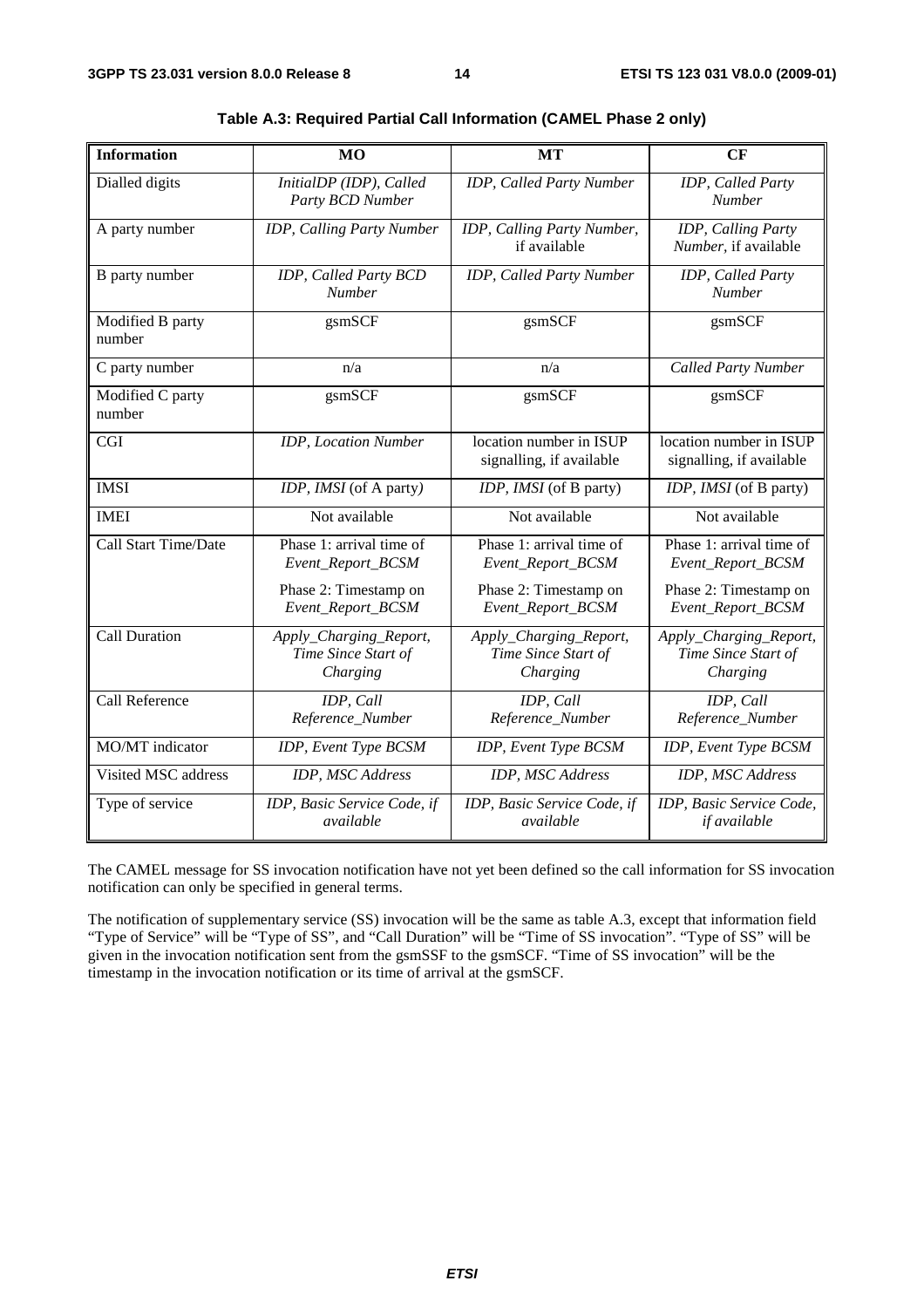



**Figure B.1: Message flow for a subscriber monitored using FIGS Level 2**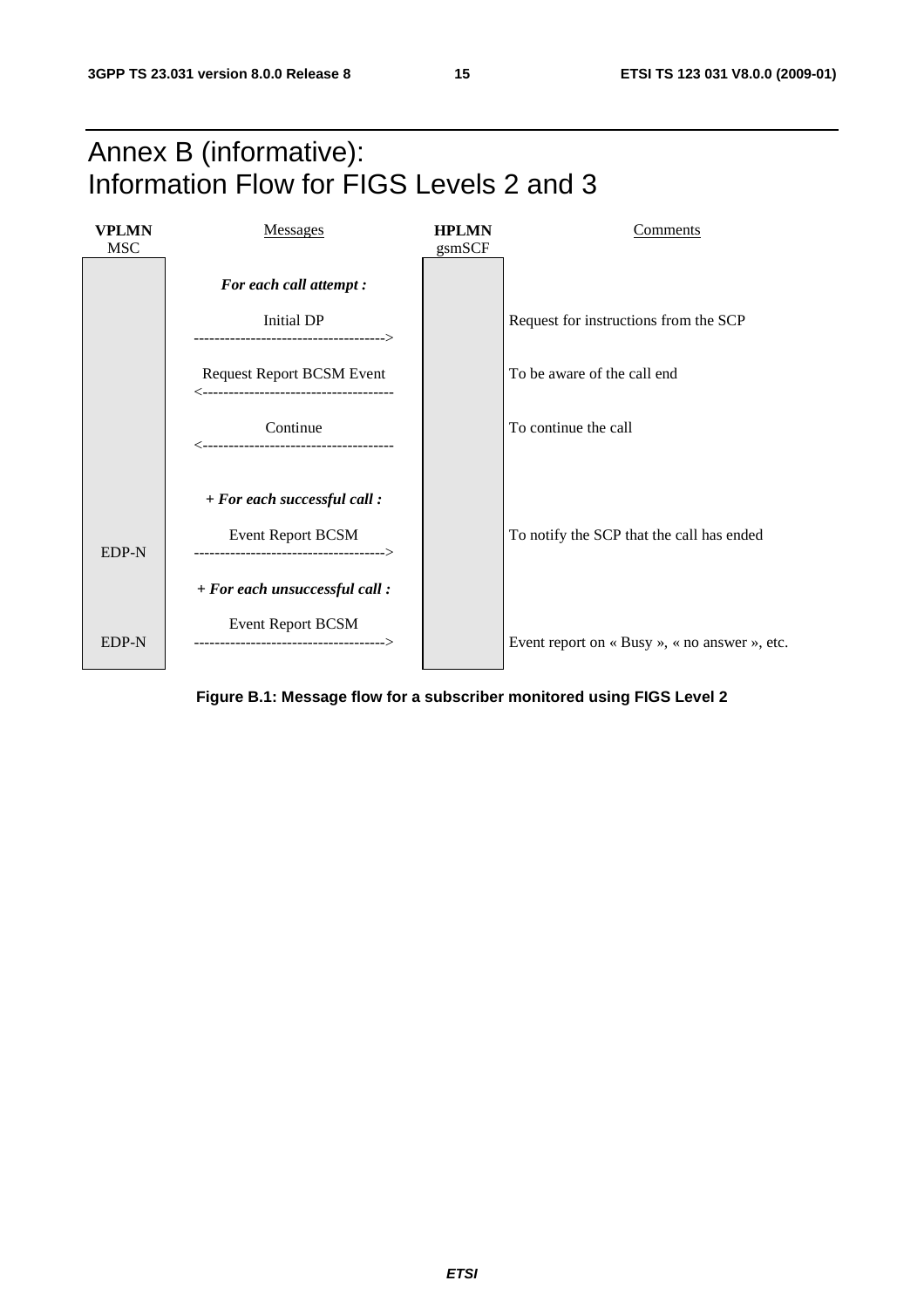| <b>VPLMN</b><br><b>MSC</b> | <b>Messages</b>                                                                                                    | <b>HPLMN</b><br><b>SCP</b> | Comments                                                                                                                                                                                |
|----------------------------|--------------------------------------------------------------------------------------------------------------------|----------------------------|-----------------------------------------------------------------------------------------------------------------------------------------------------------------------------------------|
|                            | For each call attempt :                                                                                            |                            |                                                                                                                                                                                         |
|                            | Initial DP<br>-------------------------------------->                                                              |                            | Request for instructions from the SCP                                                                                                                                                   |
|                            | <b>Apply Charging</b>                                                                                              |                            | To control the call duration                                                                                                                                                            |
|                            | <b>Request Report BCSM Event</b>                                                                                   |                            | To be aware of the call answer & the call end                                                                                                                                           |
|                            | Continue                                                                                                           |                            | To continue the call without change of the<br>data by the SCP                                                                                                                           |
|                            | + For each successful call :                                                                                       |                            |                                                                                                                                                                                         |
| EDP-N                      | <b>Event Report BCSM</b><br>------------------------------------->                                                 |                            | To notify the SCP that the call has been<br>answered by the remote party                                                                                                                |
|                            | $(\leftarrow$ --------- Release ---------)                                                                         |                            | This message is sent during the call only if the<br>call must be released by the SCP because of a<br>fraudulent situation                                                               |
| EDP-N<br>EDP-R             | Apply Charging Report<br>--------------------------------------><br><b>Event Report BCSM</b><br>Continue / Release |                            | End of the call:<br>To provide the SCP with the elapsed time<br>since the start of charging<br>To notify the SCP that the call has ended<br>Release is sent to stop the call at the end |
| <b>EDP-N</b>               | + For each unsuccessful call :<br><b>Event Report BCSM</b>                                                         |                            | Event report on « Busy », « no answer », etc                                                                                                                                            |

**Figure B.2: Message flow for a subscriber monitored using FIGS Level 3**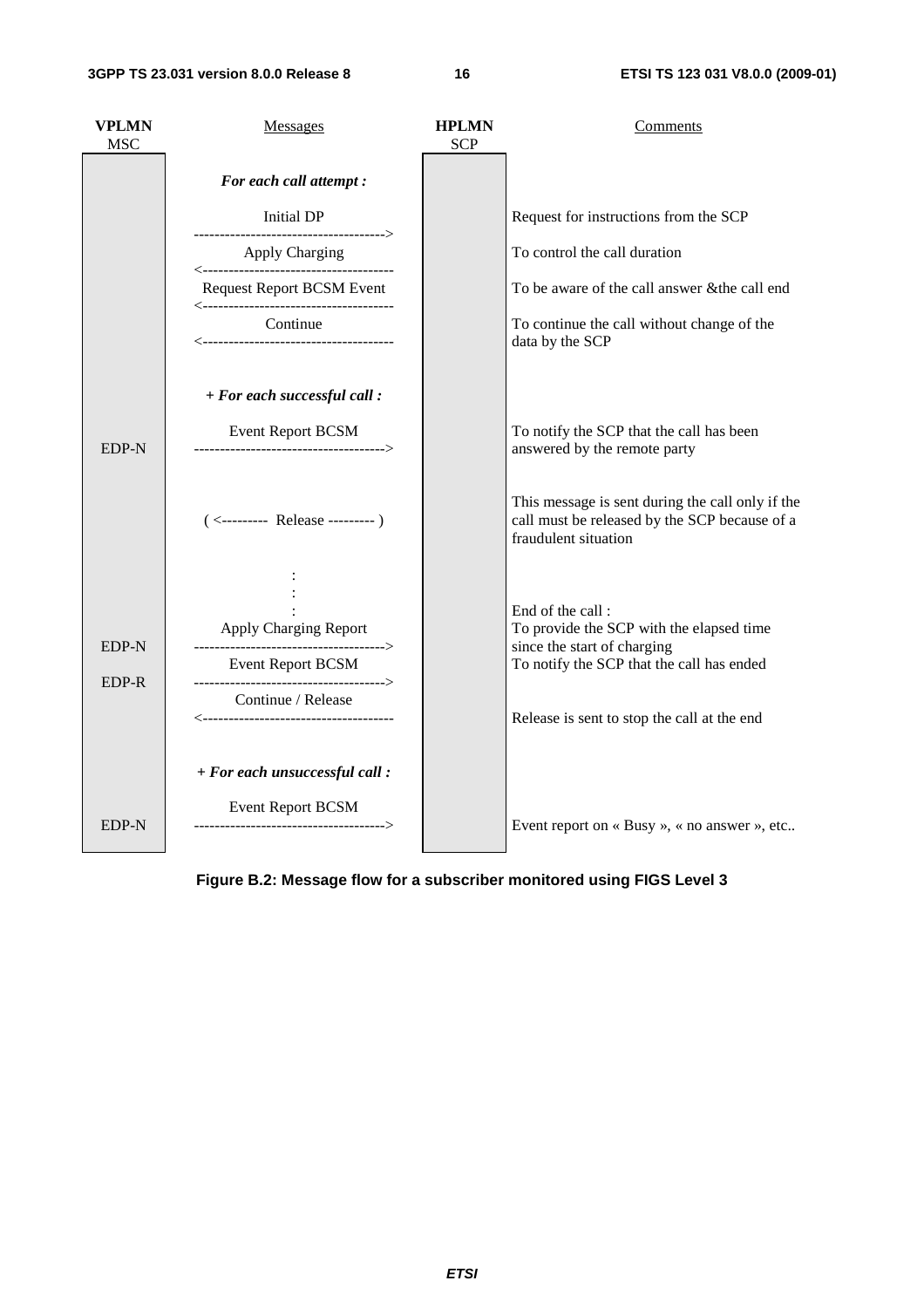# Annex C (informative): Change history

| Change history GSM 03.31 |                               |                    |  |            |                                                       |            |            |
|--------------------------|-------------------------------|--------------------|--|------------|-------------------------------------------------------|------------|------------|
| <b>Date</b>              | TSG#                          | <b>TSG Doc. CR</b> |  | <b>Rev</b> | Subject/Comment                                       | <b>Old</b> | <b>New</b> |
|                          |                               |                    |  |            | No Phase 1 version                                    |            |            |
| 03-1998                  | <b>SMG#25</b>                 |                    |  |            | (cleaned up by SMG-PN) To SMG#25 for information      |            | 1.0.0      |
| 06-1998                  | <b>SMG#26</b>                 |                    |  |            | To SMG#26 for approval                                |            | 2.0.0      |
| 06-1998                  | <b>SMG#26</b>                 |                    |  |            | TS approved by SMG#26                                 | 2.0.0      | 7.0.0      |
| 04-2000                  |                               |                    |  |            | Release 1999 version                                  | 7.0.0      | 8.0.0      |
|                          |                               |                    |  |            | Change history 3GPP TS 43.031                         |            |            |
| <b>Date</b>              | TSG#                          | <b>TSG Doc. CR</b> |  | <b>Rev</b> | Subject/Comment                                       | <b>Old</b> | <b>New</b> |
| 03-2001                  | SA#11                         |                    |  |            | Upgrade to Release 4 (3GPP numbering)                 | 03.31      | 43.031     |
|                          |                               |                    |  |            |                                                       | V8.0.0     | V4.0.0     |
| 06-2002                  | SA#16                         |                    |  |            | <b>Upgrade to Release 5</b>                           | 4.0.0      | 5.0.0      |
|                          | Change history 3GPP TS 23.031 |                    |  |            |                                                       |            |            |
| <b>Date</b>              | TSG#                          | <b>TSG Doc. CR</b> |  | <b>Rev</b> | <b>Subject/Comment</b>                                | <b>Old</b> | <b>New</b> |
| 12-2002                  | SA#18                         |                    |  |            | Agreed to convert to 3GPP/GSM joint numbering scheme. | 43.031     | 23.031     |
|                          |                               |                    |  |            | 43.031 WITHDRAWN.                                     | v5.0.0     | v5.0.0     |
|                          |                               |                    |  |            | Technically equivalent to 43.031 version 5.0.0        |            |            |
| 12-2004                  | SA#26                         |                    |  |            | <b>Upgrade to Release 6</b>                           | 5.0.0      | 6.0.0      |
| 06-2007                  | SA#36                         |                    |  |            | Upgrade to Release 7                                  | 6.0.0      | 7.0.0      |
| 12-2008                  | SA#42                         |                    |  |            | Upgrade to Release 8                                  | 7.0.0      | 8.0.0      |